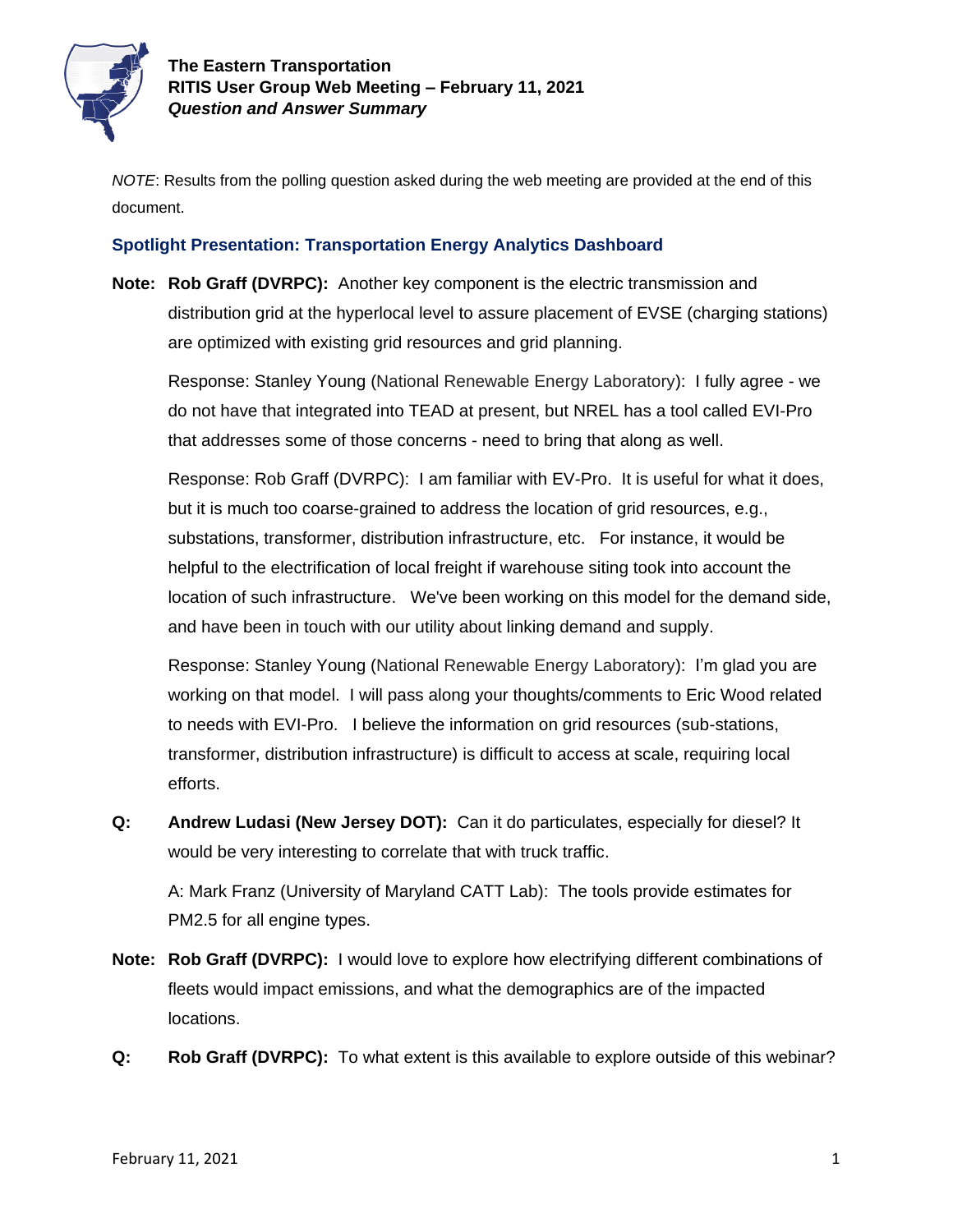

## **The Eastern Transportation RITIS User Group Web Meeting – February 11, 2021** *Question and Answer Summary*

A: Michael Pack (University of Maryland CATT Lab): We are giving all RITIS/PDA users access to the tool, but they only work for the National Capital Region and the Mid-Ohio Region.

Mark Franz (University of Maryland CATT Lab): The required data inputs for TEAD are 1- minute probe data, volumes, and vehicle registrations (preferably at the zip code aggregation level)

C: Rob Graff (DVRPC): DVRPC has access to every Vehicle Identification Number (VIN) in Pennsylvania and New Jersey at the Census Block level.

A: Michael Pack (University of Maryland CATT Lab): We should talk.

Response: Rob Graff (DVRPC): Yup. Contact me at [rgraff@dvrpc.org.](mailto:rgraff@dvrpc.org)

Response: Stanley Young (National Renewable Energy Laboratory): I will follow up as well.

Response: Rob Graff (DVRPC): Please do. We've been working with UC Davis's PH&EV Research Center. See our work [here.](https://dvrpcgis.maps.arcgis.com/apps/MapSeries/index.html?appid=793fa4e10eac43b387adfc9cd2621a3d.) My colleague Jesse Buerk will coordinate follow-up.

**Q: James Li (MWCOG):** I was wondering whether the estimations of energy use/emission have been validated/compared with/to other sources of data.

A: Mark Franz (University of Maryland CATT Lab): The energy use estimates have been validated with in-field measurements from OBD data recorders in the greater DC region. We are working with NIST to validate the emissions. Initial results show the emissions are consistent with field deployed air-quality sensors.

**Q: Eileen Singleton (Baltimore Metropolitan Council):** Is the Maryland Motor Vehicle Administration data currently loaded for the whole state or just National Capital Region jurisdictions?

A: Michael Pack (University of Maryland CATT Lab): The tools only work in the DC and Columbus planning areas

A: Stanley Young (National Renewable Energy Laboratory):

That is such a conundrum. I'm very familiar with it from my tenure at the Kansas DOT. Unlocking vehicle data from state databases has proved to be quite challenging. What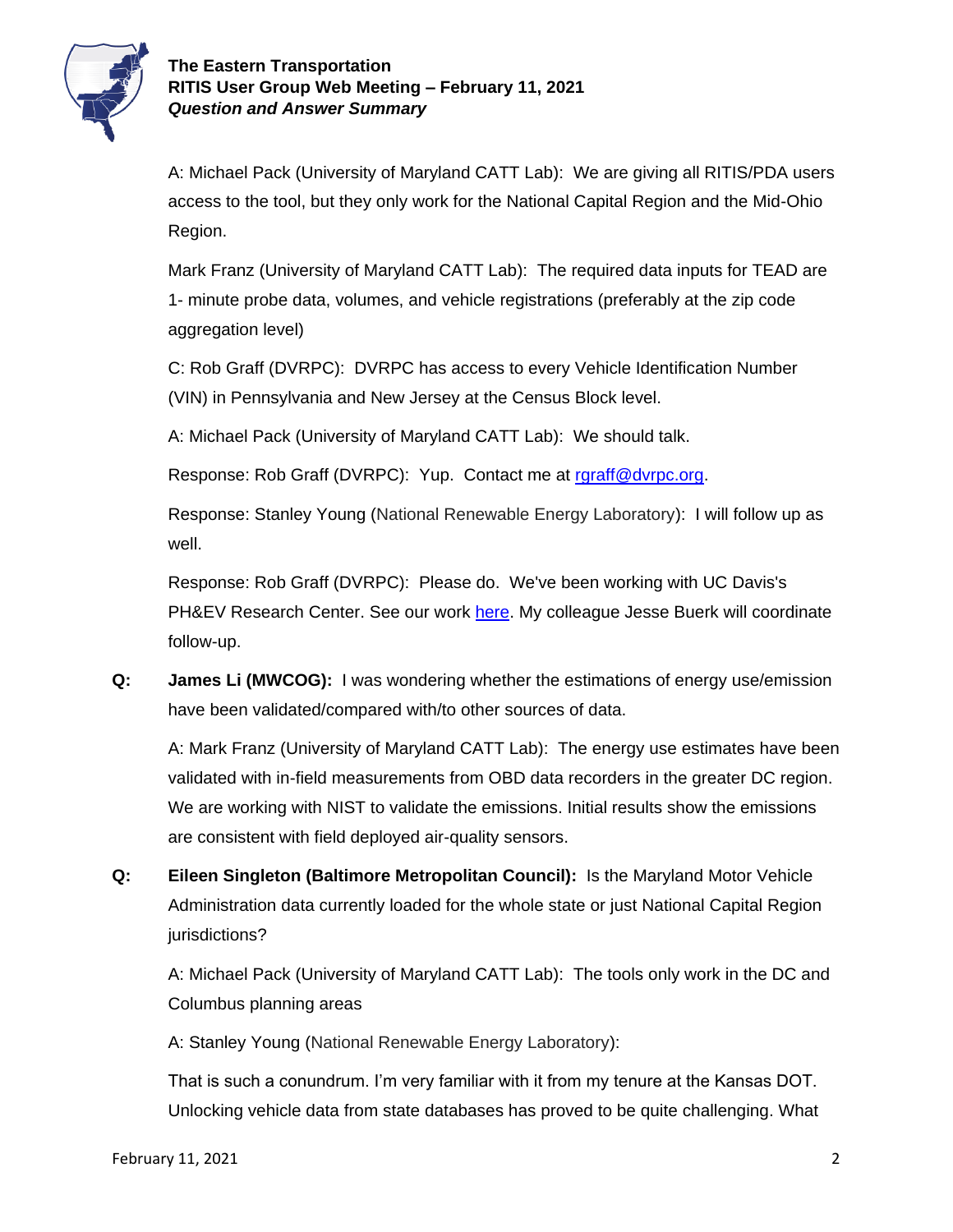

we used in this initial TEAD was from a subscription data service. DVRPC has it for the state of Pennsylvania so let's talk because that is not an easy thing to get your hands on. We want to move forward in TEAD to determine sources and locations of excessive energy emissions in the form of a pie chart. CATT is already doing this with respect to congestion. Where do we waste time? We want to show a chart showing where we waste energy as well. Lastly, NREL has what we call a mobility energy productivity metric. It's a holistic metric that takes into account travel time, cost and energy. Integrating MEP into TEAD is a couple years off at minimum, but within our vision moving forward.

**Q: Rob Graff (DVRPC):** Mark - can you clarify the difference between "plug-in electric" and "electric" on this chart?

A: Mark Franz (University of Maryland CATT Lab): Plug-in electric refers to plug inhybrid electric vehicles (primary electric motor with a reserve gas tank) and electric refers to battery only with no options for gas.

**Q: Bob Frey (Massachusetts DOT):** What emission factors are used? MOVES?

A: Mark Franz (University of Maryland CATT Lab): The emissions parameters are derived from MOVES. We call it MOVES light as it relaxes some of the inputs required to run MOVES. This allows us to support real-time and predictive applications.

**Q: Ira Levinton (New Jersey DOT):** Is the sustainability in terms of the road, the emissions, or the vehicles. Can you provide a sentence that defines the sustainability that is being measured?

A: Stanley Young (National Renewable Energy Laboratory): All three. I would like move toward what we call mobility energy productivity. We want to bring the aspects related to emissions and GHG into the same metric, discussion and evaluation tools that we use for travel time and congestion. That's how I define sustainability with respect to the TEAD analytics tools.

A: Mark Franz (University of Maryland CATT Lab): In terms of metrics, we are estimating energy use, CO2, VOC, NOX, PM2.5, and PM2.5 pre-cursor for NOX. All the metrics are estimated at the TMC/segment level for each minute.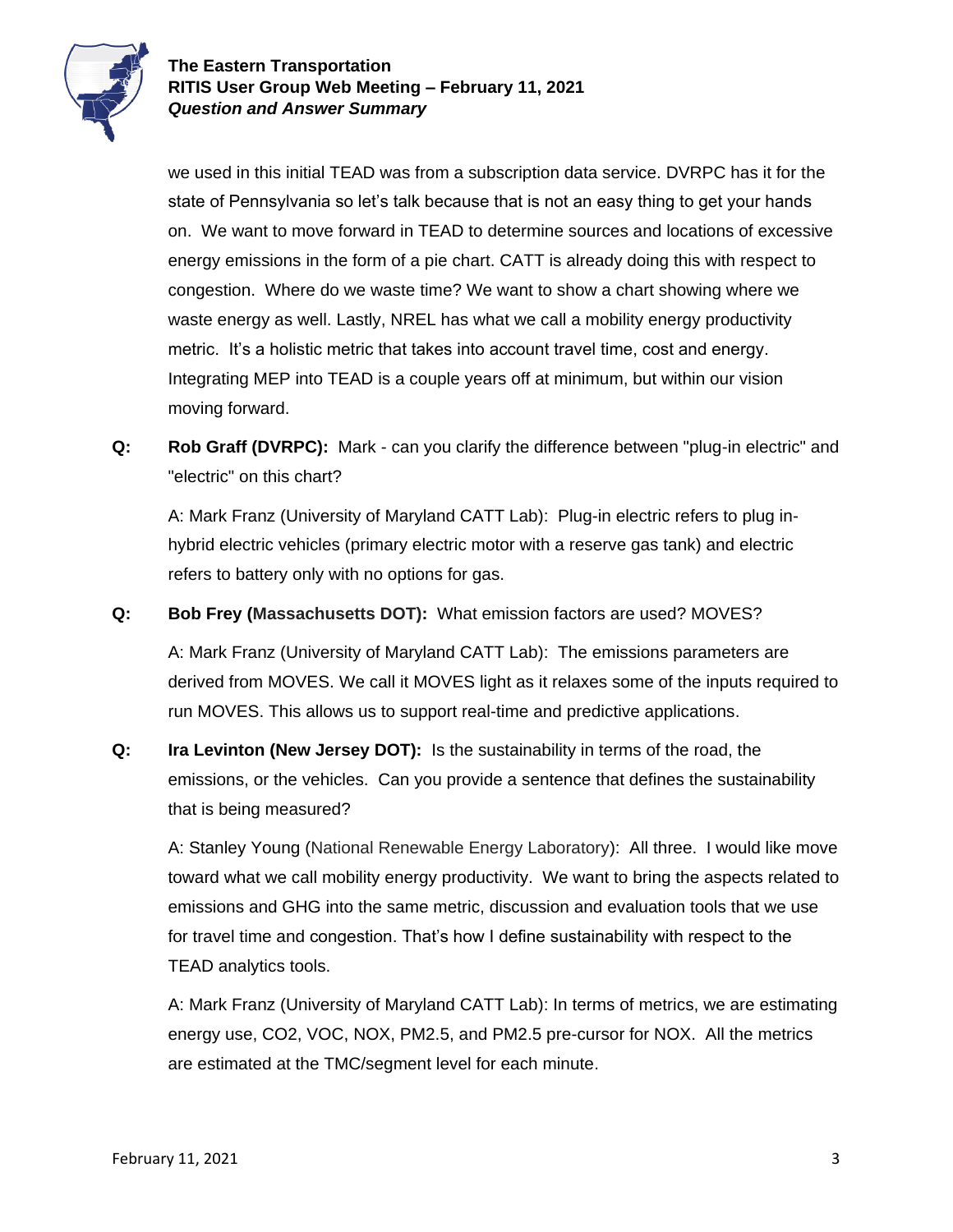

**The Eastern Transportation RITIS User Group Web Meeting – February 11, 2021** *Question and Answer Summary*

**Q: Ira Levinton (New Jersey DOT):** Does sustainability mean that the future emissions will be reduced or at least not increased?

A: Mark Franz (University of Maryland CATT Lab): That is an excellent question. I think that is what every agency needs to define on its own. Does that mean having 50% of their registered vehicles be electrified? Does it mean maintaining or reducing emissions by X% even though vehicle miles traveled are expected to increase by Y%? CATT Lab does not have a definition of what sustainable means, but hopefully our tools will allow agencies and analysts to track the performance of energy use and emissions metrics.

**Note: Melanie Ward (City of Centennial, CO):** I love the template enhancements. Those walkthroughs sound very helpful! Thanks for those updates.

#### **New RITIS Tools and Recent Enhancements**

- **Q: Matthew Glasser (Georgia DOT):** To the crowd how do you imagine these tools might change any decision-making processes?
- **Note: Melanie Ward (City of Centennial, CO):** I love the template enhancements. Those walkthroughs sound very helpful! Thanks for those updates.
- **Note: Catherine Tulley (Southwestern Pennsylvania Commission):** GeoJSON! hooray
- **Note: Michael Pack (University of Maryland CATT Lab):** With some of the things we're working on, it's hard to tell how long it's going to take to finish them. I don't want to say that we'll be ready to deploy anything by the next user group meeting. But there's a big push with several new features within the trip analytics. I can't even begin to describe here, but some exciting enhancements are going to transform the way we can analyze how people move. We're also doing some work on signal analytics tools, and we'll give a presentation on those updates during the next meeting. There's some work we're doing with tiling, mapping, and transit data integration that we should be able to talk about next time.

### **Agency Input Session**

**Note: Michael Pack (University of Maryland CATT Lab):** We may be reaching out to some of you for clarification if we don't understand the particulars of a comment or suggestion. you can always email [PackML@umd.edu](mailto:PackML@umd.edu) or call me at 240.676.4060.